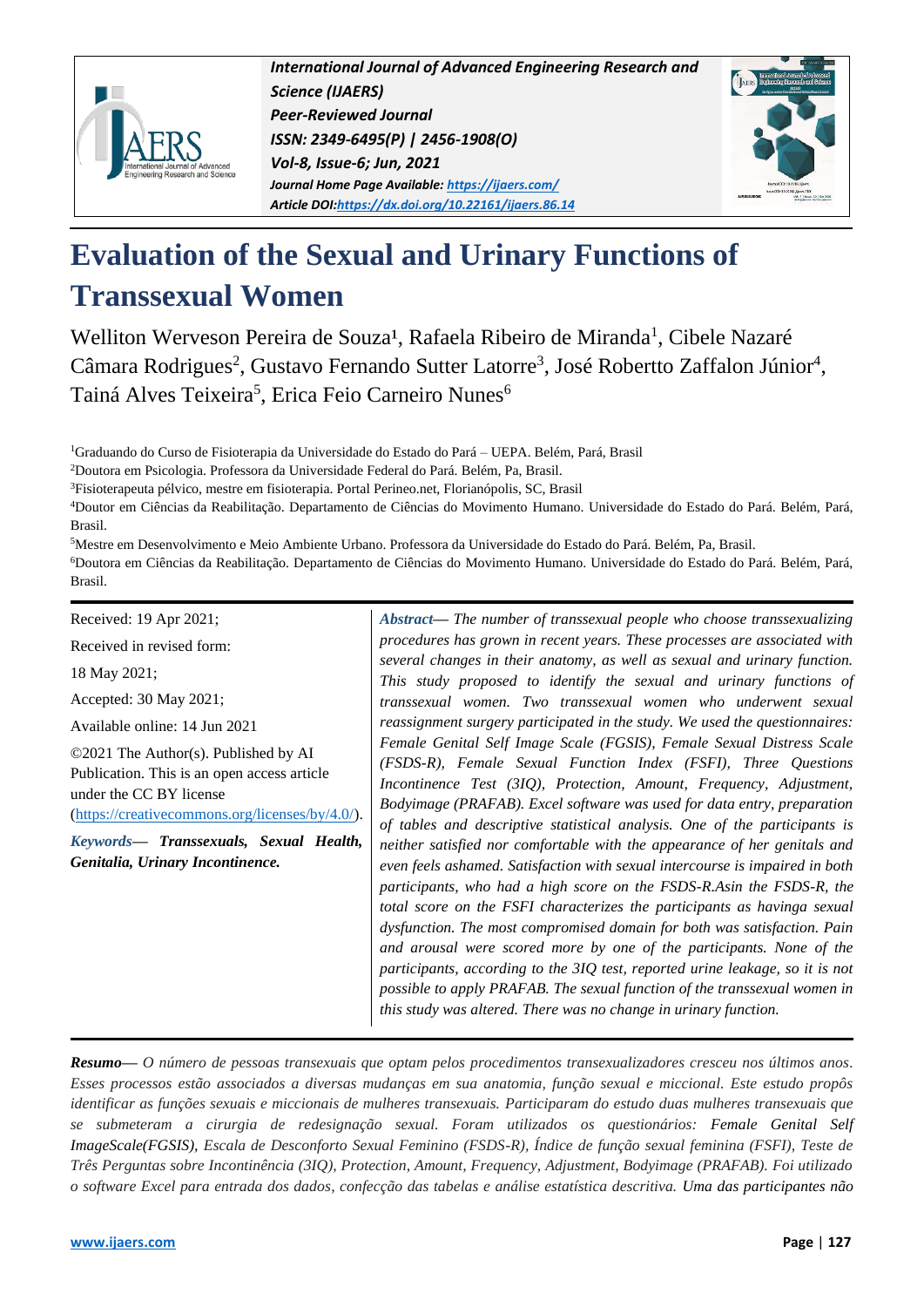*está satisfeita com a aparência de sua genitália, bem como não se sente confortável com a mesma, chegando a sentir vergonha. A satisfação com a relação sexual está prejudicada em ambas as participantes, que tiveram um escore alto no FSDS-R.Da mesma forma que no FSDS-R, o escore total no FSFI caracteriza as participantes com disfunção sexual. O domínio mais comprometido para ambas foi satisfação. A dor e a excitação foram mais pontuadas por uma das participantes. Nenhuma das duas participantes, de acordo com o teste de 3IQ, relatou perda urinária, por isso não possível aplicar o PRAFAB. A função sexual das mulheres transexuais deste estudo mostrou-se alterada. Não houve mudança na função urinária.*

*Descritores— Transexuais, Saúde Sexual, Genitália, Incontinência Urinária.*

## **I. INTRODUCTION**

Defined by Harry Benjamin in 1953 as an association between biological normality and the conviction of belonging to another gender, transsexuality is born from the resulting conflict between gender identity and attributed sex. Thus, transsexualizing procedures are ways to adequate the body image to the proposed gender, with the sex reassignment (SR) surgery being the final step of these procedures<sup>1</sup>.

Within this population, one can have a condition called gender dysphoria (GD), which is distress or discomfort that can occur when biological sex and gender are not in the same spectrum. Individuals who identify as transgenders tend to be more vulnerable and have higher indices of discrimination, depression and suicide when compared to the population in general<sup>2</sup>.

There is a consensus among health professionals that transsexual surgery and hormonal procedures have a positive impact on this dysphoria, although some people do not intend to undergo the surgical procedure to express their gender and identity role<sup>3</sup>. The number of people seeking SR surgery is gradually increasing<sup>4</sup>. There is a worldwide estimation that 1:30,000 adult trans women and 1:10,000 adult trans men seek the procedures annually. However, disorders related to sex reassignment, especially in trans women, are becoming more common<sup>5</sup>.

Considering the anatomical perspective, as the surgical procedure is extremely invasive on the structures that make up the pelvic floor region, a variety of dysfunctions are expected and one of the first to study the effects of the SR surgery on the urinary tract observed that the loss of urine occurred during the following period of up to three years after the surgery<sup>6</sup>.

Since the number of transsexual people choosing to undergo transsexualizing procedures has been increasing in recent years, studies assessing the integrity of the sexual and urinary functions across the transition become necessary. Thus, this study proposes to evaluate the sexual and urinary functions of transsexual women in Belém, Pará, Brazil.

# **II. METHODOLOGY**

This is a cross-sectional observational study approved by Research Ethics Committee, Center of Biological and Health Sciences of the University of the State of Pará, with the report No. 3.366.922, conducted between June and July 2019.

Two transsexual women participated in the study:

P1: 48 years old, underwent the sex reassignment surgery 4 months before the study, single, making use of hormone therapy.

P2: 45 years old, underwent the sex reassignment surgery 10 years before the study, single, making use of hormone therapy.

The study was conducted in the Laboratory of Physiotherapy on Women's Health (LABFISM), University of the State of Pará. We used the following questionnaires for data collection: *Female Genital Self Image Scale* (FGSIS); Female Sexual Distress Scale (FSDS-R); Female Sexual Function Index (FSFI); Three Questions Incontinence Test (3IQ) and *Protection, Amount, Frequency, Adjustment, Bodyimage* (PRAFAB).

FGSIS was used to evaluate the perception of women about their genital organs. The questionnaire consists of seven questions and the answers follow the Likert Scale format (strongly agree, agree, disagree, strongly agree). The total score varies from 7 to 28 points, with higher values indicating a more positive genital selfimage. FGSIS has been translated and validated for some western and eastern countries, is considered a reliable measurement and is being validated for Portuguese<sup>7</sup>.

FSDS-R evaluates sexual distress. It consists of 12 questions. The participants evaluated the frequency in which they had uncomfortable and distressing sexual feelings in the past 30 days on a five-point scale which, when summed up, resulted in a final score in which higher values indicate more sexual distress (cutoff point= $15.36$ )<sup>7</sup>.

FSFI consists of 19 questions distributed into sex domains of sexual response: desire, arousal, lubrication, orgasm, satisfaction and pain/discomfort, and was used to evaluate sexual function. The score of each question varied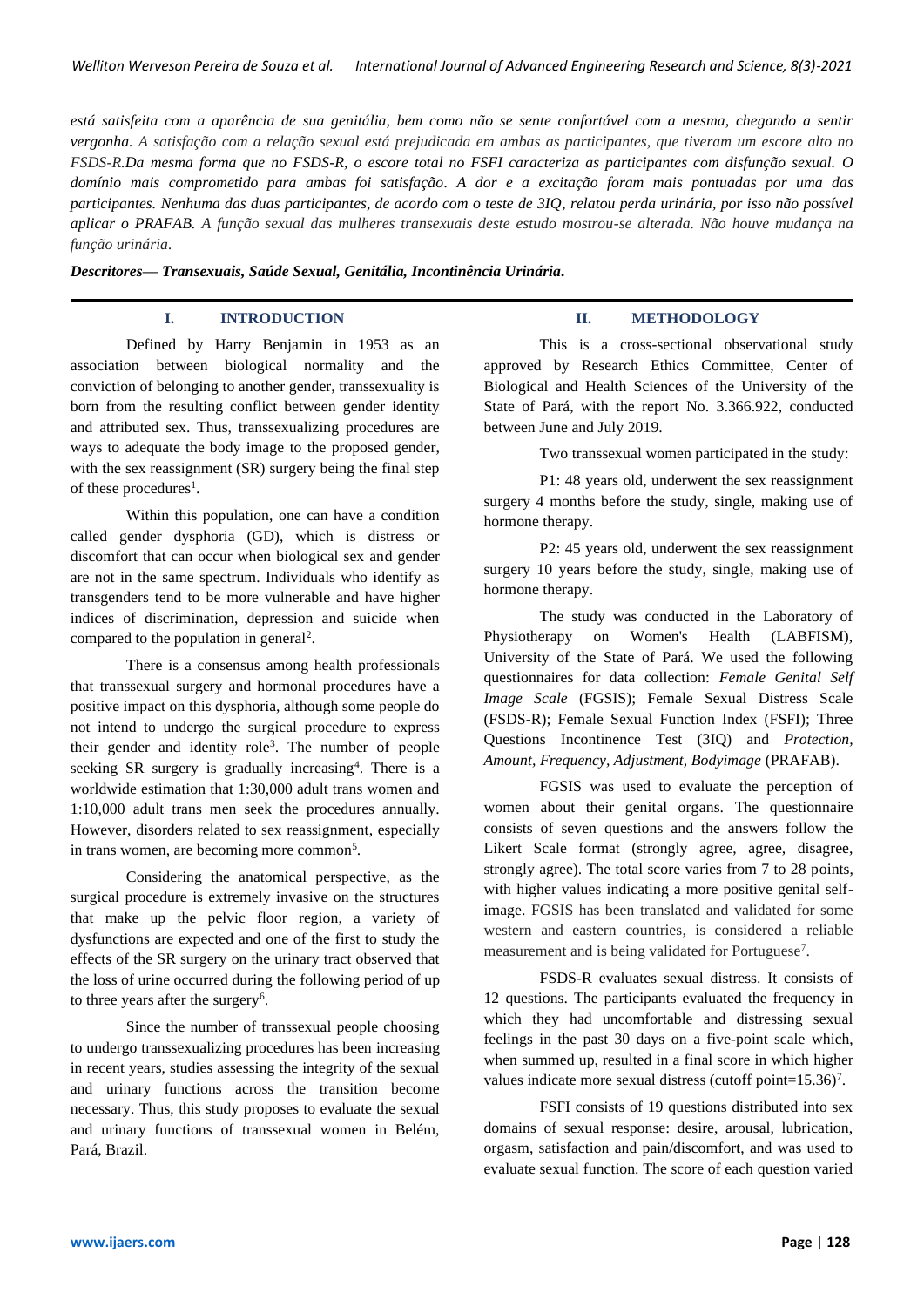from 0 to 5. To obtain the domain's score, it is necessary to sum the corresponding questions of each and multiply by the correction factor (Table 1). By summing up the scores of the domains, we obtain the total score, which has the minimum value of 3 and the maximum value of 36, with the highest values associated with a better sexual function. Thus, the cutoff point is defined to those that did not reach the total score of 26, with scores below or equal to this indicating sexual dysfunction<sup>8</sup>.

| Table 1 - FSFI Domain scores. |                 |                 |        |                  |         |  |
|-------------------------------|-----------------|-----------------|--------|------------------|---------|--|
| Domain                        | <b>Ouestion</b> | Score variation | Factor | Minimum          | Maximum |  |
|                               |                 |                 |        | score            | score   |  |
| Desire                        | 1,2             | $1 - 5$         | 0.6    | 1,2              | 6,0     |  |
| Arousal                       | 3, 4, 5, 6      | $0 - 5$         | 0,3    | $\theta$         | 6,0     |  |
| Lubrication                   | 7, 8, 9, 10     | $0 - 5$         | 0.3    | $\boldsymbol{0}$ | 6,0     |  |
| Orgasm                        | 11, 12, 13      | $1 - 5$         | 0,4    | $\theta$         | 6,0     |  |
| Satisfaction                  | 14, 15, 16      | 0(or 1) - $5*$  | 0,4    | 0,8              | 6,0     |  |
| Pain                          | 17, 18, 19      | $0 - 5$         | 0.4    | $\theta$         | 6,0     |  |
| <b>Total Score</b>            |                 |                 |        | 2,0              | 36      |  |

3IQ is a simple, fast and non-invasive test with acceptable precision in the classification of urgency and effort incontinence and was used to distinguish the type of urinary incontinence (UI) present in the patient. It includes three questions and can be answered in up to 30 seconds<sup>9</sup>.

The data were analyzed by descriptive statistics. We used the software Excel for data input and table preparation.

#### **III. RESULTS**

Both participants underwent the reassignment procedure, one in 2000 and the other in 2018. One was 45 years old and the other 48. Both made use of hormone therapy.

Table 2 describes the results of FGSIS. We considered the answers strongly agree and agree as comfortable/satisfied and the answers strongly disagree and disagree as uncomfortable/dissatisfied. One of the participants is neither satisfied nor comfortable with the appearance of her genitalia, feeling even ashamed.

| How often did you feel:          | <b>Never</b>   | <b>Rarely</b>    | At the<br>same time         | <b>Very</b> | <b>Always</b>  | total    |
|----------------------------------|----------------|------------------|-----------------------------|-------------|----------------|----------|
|                                  |                |                  | $n\left(\frac{9}{6}\right)$ |             |                |          |
| Bothered by your sex life?       | 3              | 4                | 6                           |             | $\theta$       | 14 (100) |
|                                  | (18, 8)        | (43,8)<br>(31,3) |                             | (6,3)       |                |          |
| Unhappy about the sexual         | $\overline{4}$ | $\overline{4}$   | 7                           |             | $\overline{0}$ | 14(100)  |
| part of your relationship?       | (25)           | (25)             | (43,8)                      | (6,3)       |                |          |
| <b>Frustrated by your sexual</b> | 3              | 8                | $\mathbf{1}$                |             | $\mathbf{1}$   | 14 (100) |
| problems?                        | (25)           | (56,3)           | (6,3)                       | (6,3)       | (6,3)          |          |
| <b>Stressed out about sex?</b>   | $\overline{7}$ | 5                | 3                           |             | $\Omega$       | 14(100)  |
|                                  | (43,8)         | (31,3)           | (18, 8)                     | (6,3)       |                |          |
| Inferiorized because of your     | 5              | 4                | 4                           | $\Omega$    |                | 14 (100) |
| sexual problems?                 | (31,3)         | (31,3)           | (31,3)                      |             | (6,3)          |          |
| <b>Worried about sex?</b>        | 3              | $\overline{4}$   | $\overline{4}$              |             |                |          |
|                                  | (18, 8)        | (31,3)           | (31,3)                      | (6,3)       | 2(12,5)        | 14(100)  |

*Table 2. Female Sexual Discomfort Scale - FSDS-R (n=14).*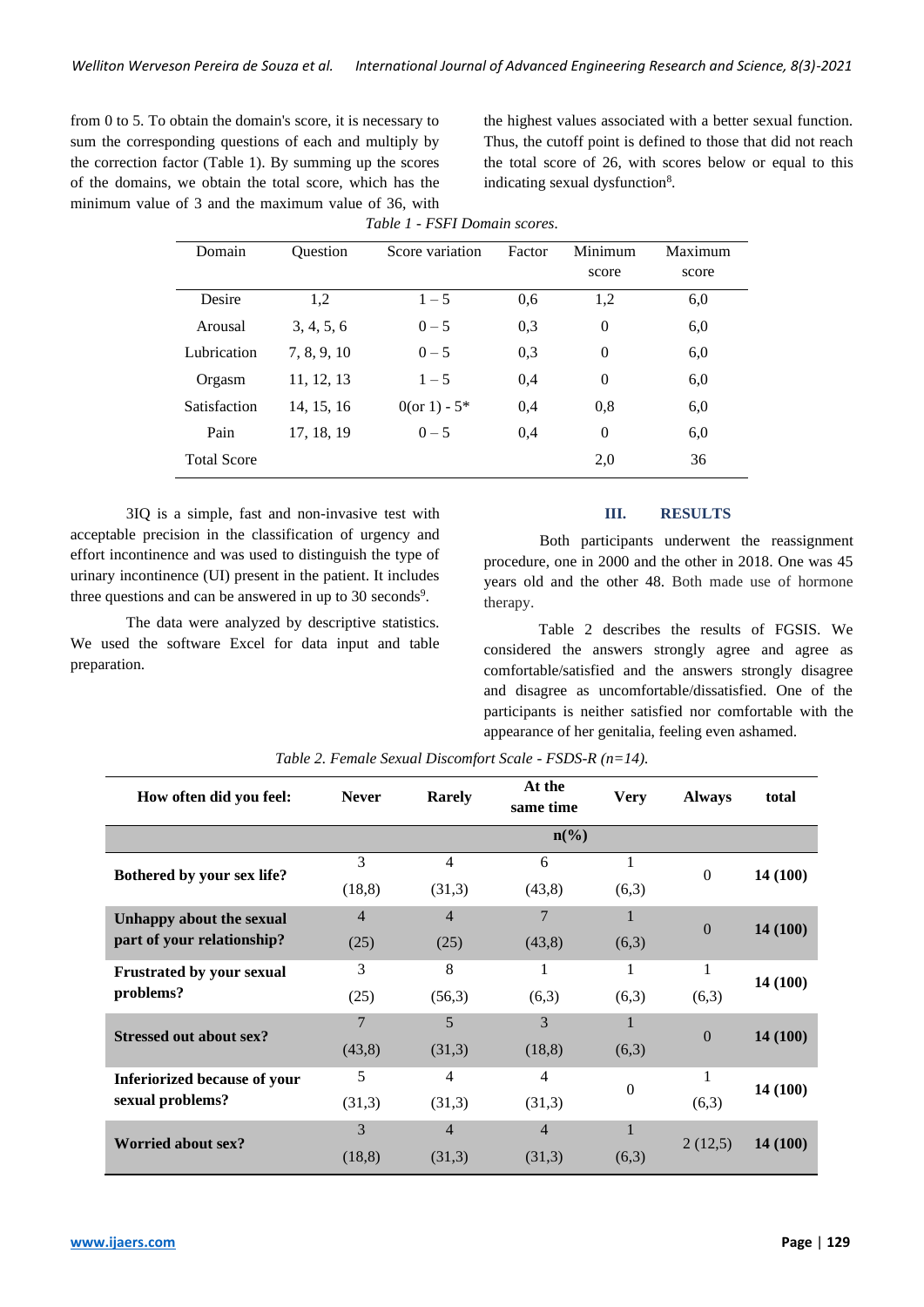| <b>Sexually inappropriate?</b>     | 8              |                | 4              |          | 2(12,5)                   | 14 (100) |
|------------------------------------|----------------|----------------|----------------|----------|---------------------------|----------|
|                                    | (50)           | (6,3)          | (25)           | (6,3)    |                           |          |
| Sorry about your sexuality?        | 12(87,5)       | 1              | $\theta$       | $\theta$ |                           | 14(100)  |
|                                    |                | (6,3)          |                |          | (6,3)                     |          |
| <b>Embarrassed because of your</b> | 7              | 7              | 1              | 1        | $\Omega$                  | 14 (100) |
| sexual problems?                   | (43,8)         | (43, 8)        | (6,3)          | (6,3)    |                           |          |
| Dissatisfied with your sex         | 6              | $\overline{2}$ | $\overline{4}$ |          | $\overline{0}$            | 14(100)  |
| life?                              | (43, 8)        | (12,5)         | (31,3)         | 2(12,5)  |                           |          |
| Anger at your sex life?            | 9              | 4              | Ι.             |          | $\overline{0}$<br>2(12,5) | 14 (100) |
|                                    | (56,3)         | (25)           | (6,3)          |          |                           |          |
| Low sexual desire?                 | $\overline{4}$ | 5              | 3              |          |                           | 14(100)  |
|                                    | (31,3)         | (37,5)         | (18, 8)        | (6,3)    | (6,3)                     |          |
|                                    |                |                |                |          |                           |          |

The satisfaction with sexual intercourse is impaired in both participants, who had high scores in FSDS-R. Details of the answers given in this scale are described in Table 3.

|              |                |                |             |        | Twee s. I chance sexual I anche mack of participants $(n-1)$ . |      |       |
|--------------|----------------|----------------|-------------|--------|----------------------------------------------------------------|------|-------|
| Scores by    | <b>Domains</b> |                |             |        |                                                                |      |       |
| domain       | <b>Desire</b>  | <b>Arousal</b> | lubrication | orgasm | satisfaction                                                   | pain | score |
| <b>Maxim</b> |                | 5.7            |             |        |                                                                | h    | 35,7  |
| <b>Minim</b> | 1.2            |                |             |        | $\left( \right)$                                               |      | 1,2   |
| Average      | 3.78           | 3.05           | 3.21        | 2.42   | 0.5                                                            | 1.85 | 14.81 |

*Table 3. Female Sexual Function Index of participants (n=14).*

As with FSDS-R, the total score of FSFI characterizes the participants with sexual dysfunction. The most compromised domain for both was satisfaction. Pain and arousal had higher scores for one of the participants (Table 4).

| <b>Questions</b>                                                        | <b>Answers</b>                                    | $\mathbf{n}$ () |  |
|-------------------------------------------------------------------------|---------------------------------------------------|-----------------|--|
|                                                                         | yes                                               | 4(25)           |  |
| During the last 3 months have you lost<br>urine (even in small amount)? | No                                                | 10(75)          |  |
|                                                                         | When I was doing some physical effort             | 1(25)           |  |
| During the last 3 months, you have lost<br>urine when:                  | When there was an emergency                       | 3(75)           |  |
|                                                                         | Neither making effort nor with a sense of urgency | 0(0)            |  |
|                                                                         | When I was doing some physical effort             | 2(50)           |  |
| During the last 3 months you have lost<br>urine mainly when:            | When there was an emergency                       | 2(50)           |  |
|                                                                         | Neither making physical effort nor having a sense | 0(0)            |  |

*Table 4: Test of 3 questions on urinary incontinence - 3IQ.*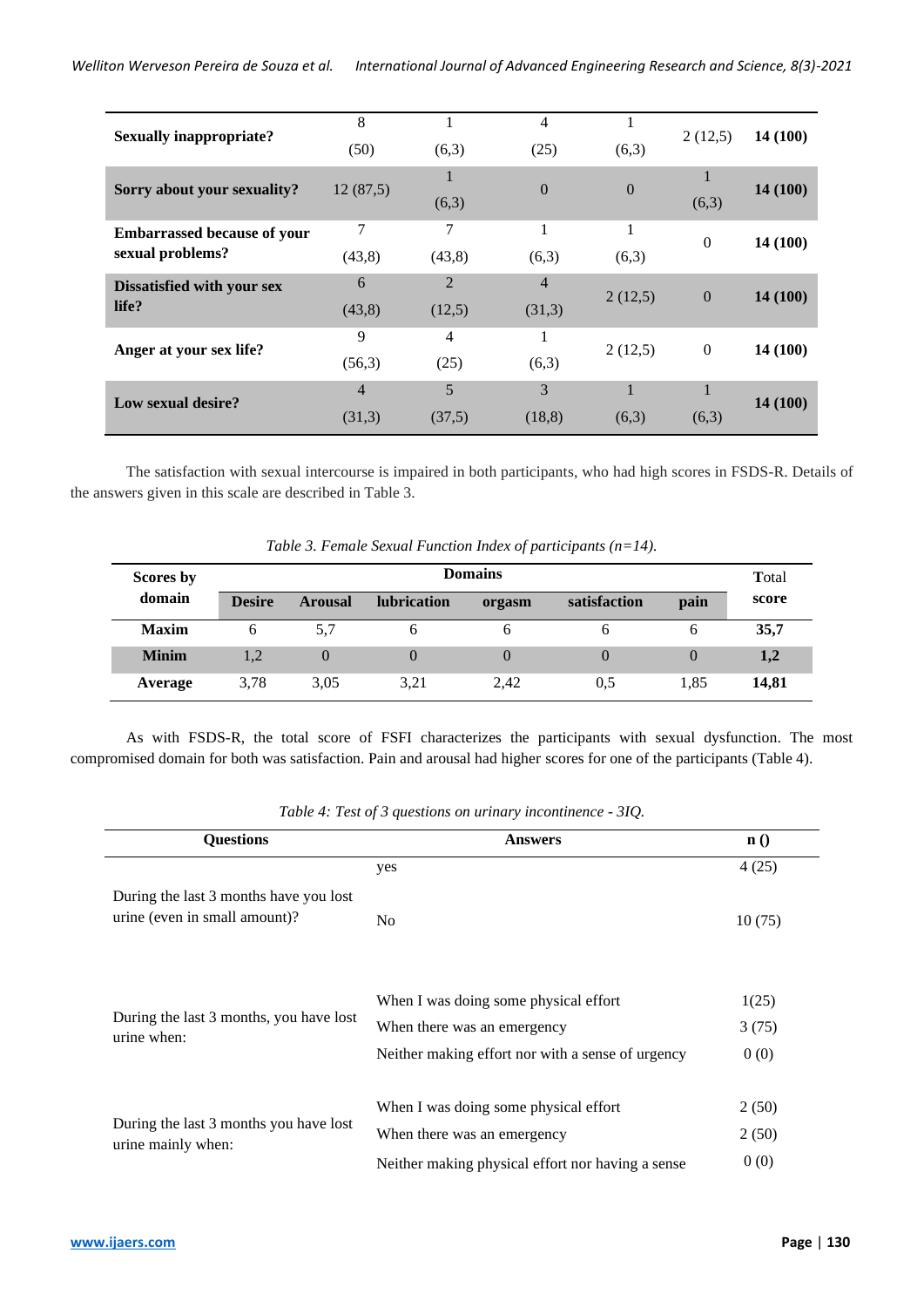| of urgency                                                 |      |
|------------------------------------------------------------|------|
| Almost equally, both in making effort and in the<br>urgent | 0(0) |
|                                                            |      |

None of the participants, according to the 3IQ test, reported urine leakage, so that it was possible to apply PRAFAB.

# **IV. DISCUSSION**

The search for the harmonization of body and mind and, consequently, one's welfare, makes some transsexual people choose the SR surgery, which results in functional complications in the new genital organ, such as the absence of vaginal lubrication and presence of hair in the vaginal canal, but also severe injuries, which may include prolapse or organ perforation $10$ .

Changes in the anatomy and functioning of the external genitalia may interfere with the behavior of people, including sexual activities. This fact justifies studies to better understand the physical appearance of this region and self-perception, as well as investigations related to sexual attitudes and the genital area $<sup>11</sup>$ .</sup>

In this study, one of the participants was not completely satisfied with her genitalia. Krege et al.<sup>12</sup> studied 66 transsexual women and the results confirmed that the patients were satisfied with the surgical results, the external appearance of the genitalia and function of the vagina and clitoris.

Regarding sexual function, both participants were uncomfortable with their sexual life. It is supposed that the presence of sexual dysfunctions leads to this discomfort, as both had low scores in FSDS-R and presented sexual dysfunction according to FSFI.

Supporting these results, a study<sup>13</sup> conducted with 518 transsexual people, of which 211 were trans men, showed that 54% of the men had sexual dysfunctions such as difficulty in achieving orgasm, pain during intercourse and decreased interest in sex. in the same study, 69% of the trans women had sexual problems such as pain during sex and decrease in sex drive<sup>13</sup>.

The two women in our study were categorized as having sexual dysfunction. We reinforce the hypothesis that the decrease in sex drive, pain during sexual intercourse, as well as the decrease in lubrication observed in this study may have an important connection with sexual discomfort, which leads to dissatisfaction and stress regarding one's sexuality.

The transgenitalization surgeries and hormone therapy lead to phenotypical changes in the gender of transgender men and women. These procedures have considerable effects on sex drive and sexual function<sup>14</sup>. In general, a positive body image is associated with better sexual function and satisfaction<sup>15</sup>. This fact may be related to the sequels associated with the physical restrictions of the new genital organs or post-surgery pain<sup>16</sup>.

Despite not being observed in this study, urinary dysfunctions can be common in women who underwent SR. Up to 20% of transsexual women report urinary problems after the surgery. Among them, urgency and effort UI and mixed UI are the most reported<sup>17</sup>. Among the ones with urinary complaints, it is estimated that 32% evolve into urinary infections due to incontinence problems.

Reinforcing the results of this study, a similar work conducted between 2013 and 2015 with 4 reassigned transsexual women observed that, after answering a questionnaire about quality of life, 100% of the sample did not present urinary incontinence<sup>18</sup>.

The underlying cause of urinary symptoms after SR in transsexual women is not clear. A study<sup>19</sup> postulated that these symptoms may be the result of several factors. Many of these patients have smaller prostates in comparison with the homologous in men because the prostate becomes atrophic after the prolonged use of exogenous estrogen. An atrophied prostate could theoretically increase the risk of symptoms of effort urinary incontinence as it allows the passage of a smaller amount of urine through the urethra during the increase of pressures of Valsalva.

Direct sphincter lesion and denervation can also contribute to incontinence symptoms. Although most techniques avoid this type of lesion, it is plausible that they could happen. There is also likely a component of the pelvic floor for these symptoms. During the procedure, the bulbospongiosus muscle is partially transsectioned and spread laterally to allow the creation of a large enough space to make a neovagina of normal size and depth. The rupture of the muscles can lead to a dysfunction of the pelvic floor, which causes difficulty in emptying the bladder, sensation of incomplete emptying and other urinary symptoms. Physiotherapy for the pelvic floor can be useful in these clinical scenarios<sup>20</sup>.

Thus, the factors involved in the integrated experience of the treatment of gender affirmation and how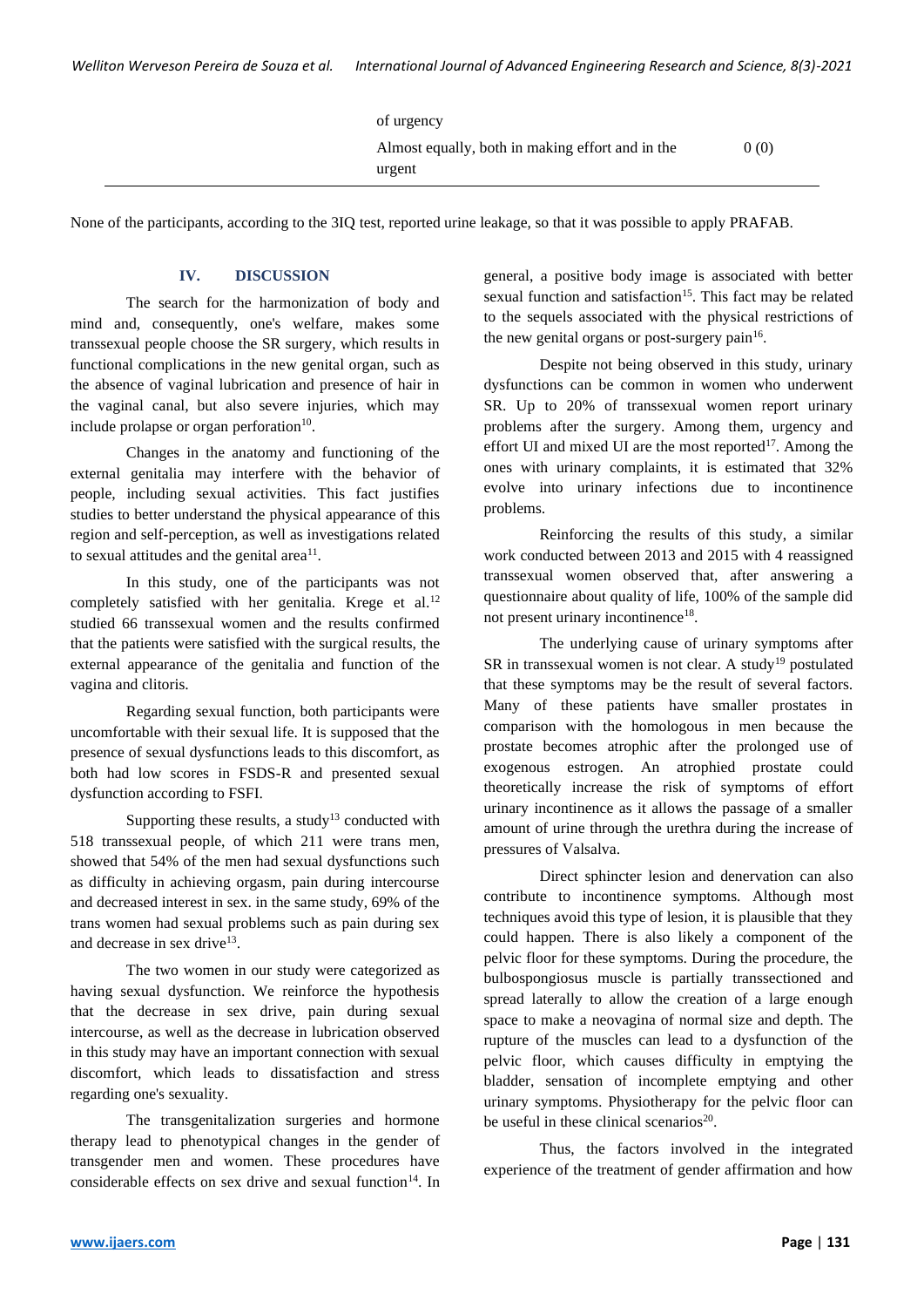sexuality is perceived are complex, and the support of sexuality and improvement of sexual function in trans patients is, therefore, multifaceted $20$ . The sexual and urinary functions of transsexual people must be more studied to better understand their specific needs and, therefore, provide adequate treatment.

As limitations of this study, we mention the reduced number of participants due to the low availability in the studied region and the difficulties to access this population, as well as the use of questionnaires translated/validated only for cisgender women, which makes us question whether they are adequate tools to evaluate the same functions in the transgender population.

The development and validation of questionnaires to determine the outcome measures reported by the patient to the trans community are the next important step to evaluate the transsexualizing process amply and satisfactorily. It is still necessary to conduct studies that evaluate the quality of life, the function of the pelvic floor muscles and the relationship of the transsexualizing process with genital and urinary dysfunctions.

# **V. CONCLUSION**

The sexual function of the transsexual women of this study showed to be impaired. There was no change in urinary function.

#### **REFERENCES**

- [1] González-González D, [Mahtani-Chugani](https://www.sciencedirect.com/science/article/abs/pii/S1698031X17300262#!) V, [Báez-Quintana](https://www.sciencedirect.com/science/article/abs/pii/S1698031X17300262#!) D, [Barbudo](https://www.sciencedirect.com/science/article/abs/pii/S1698031X17300262#!) MFS. La transexualidad y El proceso de reasignación sexual desde la perspectiva de losvaronestransexuales: un enfoque cualitativo. Rev Int Androl. 2017;16(2):59-66. doi.org/10.1016/j.androl.2017.02.003.
- [2] Atkinson RS, Darren R. Gender dysphoria. [Aust Fam](https://www.ncbi.nlm.nih.gov/pubmed/26590617)  [Physician](https://www.ncbi.nlm.nih.gov/pubmed/26590617). 2015;44(11):792-79[6.https://www.ncbi.nlm.nih.gov/pubmed/26590617](https://www.ncbi.nlm.nih.gov/pubmed/26590617)
- [3] Hess J, Henkel J, Bohr C, Rehme A, Panic L, Panic R, et al. Sexuality after Male-to-Female Gender Affirmation Surgery. [Biomed Res Int.](https://www.ncbi.nlm.nih.gov/pubmed/29977922) 2018:1-7.doi: 10.1155/2018/9037979.
- [4] Labanca T, Mañero I. Vulvar condylomatosis after sex reassignment surgery in a male-to-female transsexual: Complete response toimiquimod cream. [Gynecol Oncol](https://www.ncbi.nlm.nih.gov/pubmed/28349118)  [Rep.](https://www.ncbi.nlm.nih.gov/pubmed/28349118) 2017;20:75-77.doi: 10.1016/j.gore.2017.03.010.
- [5] Hoebeke P, [SelvaggiG](javascript:void(0);), [CeulemansP](javascript:void(0);), [De CuypereG](javascript:void(0);), [T'SjoenG](javascript:void(0);), [Weyers](javascript:void(0);) S, et al. Impactof sex reassignment surgery on lower urinary tract function. [Eur Urol.](https://www.ncbi.nlm.nih.gov/pubmed/15716207) 2005;47(3):398-402.

<https://www.ncbi.nlm.nih.gov/pubmed/15716207>

- [6] Unger CA. Hormonetherapy for transgender patients. TranslAndrol Urol. 2016;5(6):877. 10.21037/tau.2016.09.04
- [7] Derogatis LR, Rosen R, Leiblum S, Burnett A, Heiman J. The Female Sexual Distress Scale (FSDS): Initial validation of a standardized scale for assessment of sexually related personal distress in women. [J Sex Marital Ther.](https://www.ncbi.nlm.nih.gov/pubmed/12082670) 2002; 28(4): 317-330.doi.org/10.1080/00926230290001448
- [8] Hentschel H, Alberton DL, Capp E, Goldim, JR, Passos EP. (2007). Validação do Female Sexual Function Index (FSFI) para uso em língua portuguesa. Revista HCPA. Porto Alegre. 2007;27(1):10-14.http://hdl.handle.net/10183/164528
- [9] Brown JS, [Bradley CS,](https://www.ncbi.nlm.nih.gov/pubmed/?term=Bradley%20CS%5BAuthor%5D&cauthor=true&cauthor_uid=16702587) [Subak LL,](https://www.ncbi.nlm.nih.gov/pubmed/?term=Subak%20LL%5BAuthor%5D&cauthor=true&cauthor_uid=16702587) [Richter HE,](https://www.ncbi.nlm.nih.gov/pubmed/?term=Richter%20HE%5BAuthor%5D&cauthor=true&cauthor_uid=16702587) [Kraus](https://www.ncbi.nlm.nih.gov/pubmed/?term=Kraus%20SR%5BAuthor%5D&cauthor=true&cauthor_uid=16702587)  [SR,](https://www.ncbi.nlm.nih.gov/pubmed/?term=Kraus%20SR%5BAuthor%5D&cauthor=true&cauthor_uid=16702587) [Brubaker L,](https://www.ncbi.nlm.nih.gov/pubmed/?term=Brubaker%20L%5BAuthor%5D&cauthor=true&cauthor_uid=16702587) et al. The sensitivity and specificity of a simple test to distinguish between urge and stress urinary incontinence. [Ann Intern Med.](https://www.ncbi.nlm.nih.gov/pubmed/16702587) 2006;144(10):715- 723.doi.org/10.7326/0003-4819-144-10-200605160-00005
- [10] Ferreira MSC, Campos SR, Ferreira APM. Repercussões da redesignação sexual masculino para feminino e a atuação da fisioterapia. e-Scientia. 2018;11(2):8-16. <https://revistas.unibh.br/dcbas/article/view/2402/pdf>
- [11] Brandão PMC. Função sexual e autoimagem genital em mulheres praticantes de atividade física. Salvador. Dissertação. Escola Bahiana de Medicina e Saúde Pública. 201[6.http://www.repositorio.bahiana.edu.br/jspui/bitstream/](http://www.repositorio.bahiana.edu.br/jspui/bitstream/bahiana/252/1/DISSERTA%c3%87%c3%83O%2023-03-2016%20gr%c3%a1fica.pdf) [bahiana/252/1/DISSERTA%c3%87%c3%83O%2023-03-](http://www.repositorio.bahiana.edu.br/jspui/bitstream/bahiana/252/1/DISSERTA%c3%87%c3%83O%2023-03-2016%20gr%c3%a1fica.pdf) [2016%20gr%c3%a1fica.pdf](http://www.repositorio.bahiana.edu.br/jspui/bitstream/bahiana/252/1/DISSERTA%c3%87%c3%83O%2023-03-2016%20gr%c3%a1fica.pdf)
- [12] Krege, S., Bex, A., Lümmen, G., &Rübben, H. Male-tofemale transsexualism: a technique, results and long-term follow-up in 66 patients. BJU Int. 2001;88(4), 396– 402.doi.org/10.1046/j.1464-410x.2001.02323.x
- [13] Kerckhof ME, [Kreukels BPC,](https://www.ncbi.nlm.nih.gov/pubmed/?term=Kreukels%20BPC%5BAuthor%5D&cauthor=true&cauthor_uid=31668732) [Nieder TO,](https://www.ncbi.nlm.nih.gov/pubmed/?term=Nieder%20TO%5BAuthor%5D&cauthor=true&cauthor_uid=31668732) Becker-Hébly [I,](https://www.ncbi.nlm.nih.gov/pubmed/?term=Becker-H%C3%A9bly%20I%5BAuthor%5D&cauthor=true&cauthor_uid=31668732) [Van de Grift TC,](https://www.ncbi.nlm.nih.gov/pubmed/?term=van%20de%20Grift%20TC%5BAuthor%5D&cauthor=true&cauthor_uid=31668732) [Staphorsius AS,](https://www.ncbi.nlm.nih.gov/pubmed/?term=Staphorsius%20AS%5BAuthor%5D&cauthor=true&cauthor_uid=31668732) et al. Prevalence of Sexual Dysfunctions in Transgender Persons: Results from the ENIGI Follow-Up Study. J Sex [Med.](https://www.ncbi.nlm.nih.gov/pubmed/31668732) 2019;16(12):2018-2029.doi: 10.1016/j.jsxm.2019.09.003.
- [14] Bradford NJ, Rider NIC, Spencer KG. Hair removal and psychological well-being in transfeminine adults: Associations with gender dysphoria and gender euphoria. [J](https://www.ncbi.nlm.nih.gov/pubmed/31668100)  [Dermatolog Treat.](https://www.ncbi.nlm.nih.gov/pubmed/31668100) 2019:1-27.doi: 10.1080/09546634.2019.1687823.
- [15] Holmberg M, Arver S, Dhejne C. Supporting sexuality and improving sexual function in transgender persons. [Nat Rev](https://www.ncbi.nlm.nih.gov/pubmed/30375495)  [Urol.](https://www.ncbi.nlm.nih.gov/pubmed/30375495) 2019;16(2):121-139. 10.1038/s41585-018-0108-8.
- [16] Pigot GLS, [Sigurjónsson H,](https://www.ncbi.nlm.nih.gov/pubmed/?term=Sigurj%C3%B3nsson%20H%5BAuthor%5D&cauthor=true&cauthor_uid=31680006) [Ronkes B,](https://www.ncbi.nlm.nih.gov/pubmed/?term=Ronkes%20B%5BAuthor%5D&cauthor=true&cauthor_uid=31680006) [Al-Tamimi M,](https://www.ncbi.nlm.nih.gov/pubmed/?term=Al-Tamimi%20M%5BAuthor%5D&cauthor=true&cauthor_uid=31680006) [van](https://www.ncbi.nlm.nih.gov/pubmed/?term=van%20der%20Sluis%20WB%5BAuthor%5D&cauthor=true&cauthor_uid=31680006)  [der Sluis WB.](https://www.ncbi.nlm.nih.gov/pubmed/?term=van%20der%20Sluis%20WB%5BAuthor%5D&cauthor=true&cauthor_uid=31680006) Surgical Experience and Outcomes of Implantation of the ZSI 100 FtM Malleable Penile Implant in Transgender Men After Phalloplasty. J Sex [Med.](https://www.ncbi.nlm.nih.gov/pubmed/31680006) 2020;17(1):152-158.doi: 10.1016/j.jsxm.2019.09.019
- [17] Scahrdein JN, Zhao LC, Nikolavsky D. Management of Vaginoplasty and Phalloplasty Complications. [Urol Clin](https://www.ncbi.nlm.nih.gov/pubmed/31582033)  [North Am.](https://www.ncbi.nlm.nih.gov/pubmed/31582033) 2019;46(4):605-618. doi: 10.1016/j.ucl.2019.07.012.
- [18] Herrera JMS, et al. Calidad de vida, función Del tractourinario y salud sexual em cirugía de reasignación de